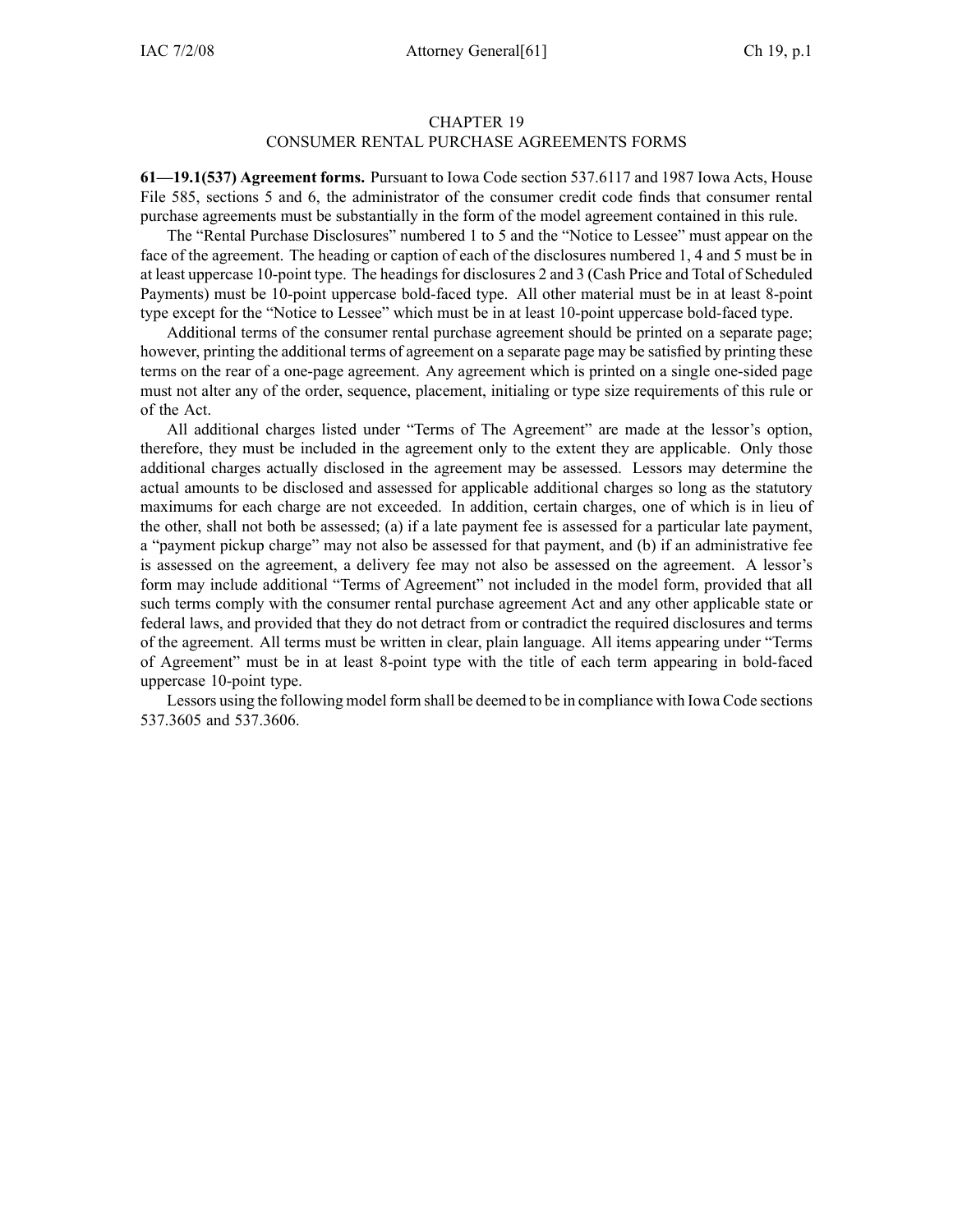| [IOWA CONSUMER CREDIT CODE-MODEL FORM]                                                                                                                                                                                                                          |                                                                                                                                                                                                                                                                                                                                                                                                                                                                                                                           |
|-----------------------------------------------------------------------------------------------------------------------------------------------------------------------------------------------------------------------------------------------------------------|---------------------------------------------------------------------------------------------------------------------------------------------------------------------------------------------------------------------------------------------------------------------------------------------------------------------------------------------------------------------------------------------------------------------------------------------------------------------------------------------------------------------------|
|                                                                                                                                                                                                                                                                 | JOWA CONSUMER RENTAL-PURCHASE AGREEMENT--Date: Agreement No.                                                                                                                                                                                                                                                                                                                                                                                                                                                              |
| 4. 情報 (大変)科<br>Name of Lessee(s)                                                                                                                                                                                                                                | -985<br>Name of Lessor                                                                                                                                                                                                                                                                                                                                                                                                                                                                                                    |
| $\mathbb{Z} = \mathbb{Z}^{\mathbb{Z}} \subset \mathbb{R}^{\mathbb{Z}}$ if $\mathbb{Z}$<br>Address                                                                                                                                                               | Address                                                                                                                                                                                                                                                                                                                                                                                                                                                                                                                   |
|                                                                                                                                                                                                                                                                 | RENTAL PURCHASE DISCLOSURES                                                                                                                                                                                                                                                                                                                                                                                                                                                                                               |
| help you understand the terms of your rental purchase agreement.                                                                                                                                                                                                | The following disclosures are required by the Iowa Rental-Purchase Act to                                                                                                                                                                                                                                                                                                                                                                                                                                                 |
| DESCRIPTION OF LEASED PROPERTY                                                                                                                                                                                                                                  | · 美国新闻学院 "我 -- 中国的国家 基础的建筑器等                                                                                                                                                                                                                                                                                                                                                                                                                                                                                              |
| <b>ITEM</b>                                                                                                                                                                                                                                                     | QTY MODEL # SERIAL # YEAR NEW USED<br>(Check one)                                                                                                                                                                                                                                                                                                                                                                                                                                                                         |
|                                                                                                                                                                                                                                                                 | Neuvon alban al sangua, a senera la nazi                                                                                                                                                                                                                                                                                                                                                                                                                                                                                  |
|                                                                                                                                                                                                                                                                 |                                                                                                                                                                                                                                                                                                                                                                                                                                                                                                                           |
| 2. CASH PRICELessee Initial<br>a buyer on the date of this agreement.                                                                                                                                                                                           | This is the price at which we would sell the leased property listed above to<br>START BERTH AND THE START                                                                                                                                                                                                                                                                                                                                                                                                                 |
| 3.                                                                                                                                                                                                                                                              |                                                                                                                                                                                                                                                                                                                                                                                                                                                                                                                           |
| remainder of the contract for an explanation of these charges.                                                                                                                                                                                                  | Lessee Initial<br><b>MARKET</b><br>The total of scheduled payments means the total dollar amount of lease pay-<br>ments you will have to make to own the property. This total does NOT include<br>ADDITIONAL CHARGES which might be made during the agreement such as: LATE PAY-<br>MENT CHARGES, REINSTATEMENT FEES, OPTIONAL PAYMENT PICKUP CHARGES. See the<br><b>THE REAL PROPERTY</b>                                                                                                                                |
|                                                                                                                                                                                                                                                                 | If you rent monthly, you will make ____ monthly payments of  \$ _________ per month                                                                                                                                                                                                                                                                                                                                                                                                                                       |
|                                                                                                                                                                                                                                                                 | 2 10 在整个数据中的 10 1 2 2 15 16 2 2 2                                                                                                                                                                                                                                                                                                                                                                                                                                                                                         |
|                                                                                                                                                                                                                                                                 | Delivery charge [if applicable]\$<br>C. Security Deposit [if applicable]\$                                                                                                                                                                                                                                                                                                                                                                                                                                                |
|                                                                                                                                                                                                                                                                 | 4. INITIAL PAYMENTS IN COLORADOR AT DE DORREL AND STRAND A BOSTON MARCHINE<br>5. OMNERSHIP AND LIABILITY FOR DAMAGE OR LOSS: You will not own the property until you have made all of the payments above (unless you choose to "buy-out" early as explained below). If the property is lost, stolen, damaged<br>destroyed, you will be responsible for the fair market value of the property at                                                                                                                           |
|                                                                                                                                                                                                                                                                 | NOTICE TO LESSEE - READ BEFORE SIGNING:                                                                                                                                                                                                                                                                                                                                                                                                                                                                                   |
|                                                                                                                                                                                                                                                                 | WRITING ON THE REVERSE SIDE OR ON ADDITIONAL PAGES, EVEN IF OTHERWISE ADVISED.                                                                                                                                                                                                                                                                                                                                                                                                                                            |
|                                                                                                                                                                                                                                                                 |                                                                                                                                                                                                                                                                                                                                                                                                                                                                                                                           |
| on the set of each search and the temperature<br>B.<br>Deposit will be returned under these conditions:<br>D. Taxes or Official Fees (Itemize)\$<br>the time of the loss or damage.<br>2.<br>YOU ARE ENTITLED TO AN EXACT COPY OF ANY AGREEMENT YOU SIGN.<br>3. | DO NOT SIGN THIS IF IT HAS ANY BLANK SPACES.<br>通信的 网络一个                                                                                                                                                                                                                                                                                                                                                                                                                                                                  |
| 4.<br>less] (equals) = Early buy out option price.                                                                                                                                                                                                              | RIGHT TO EXERCISE AN "EARLY BUY-OUT" OPTION AS PROVIDED IN THIS AGREEMENT.<br>SCHEDULED PAYMENTS")minus(AMOUNT YOU HAVE PAID ALREADY)multiplied                                                                                                                                                                                                                                                                                                                                                                           |
| 5.<br>EARLY BUY-OUT OPTION, YOU MAY PAY MORE FOR THE LEASED PROPERTY.                                                                                                                                                                                           |                                                                                                                                                                                                                                                                                                                                                                                                                                                                                                                           |
| $\sim$ $\sim$ $\sim$                                                                                                                                                                                                                                            | 1. DO NOT SIGN THIS AGREEMENT BEFORE YOU READ THE ENTIRE AGREEMENT INCLUDING ANY<br>ANYTIME AFTER YOU HAVE MADE YOUR FIRST WEEKLY/MONTHLY PAYMENT YOU HAVE THE<br>IF<br>YOU CHOOSE THE EARLY BUY-OUT THIS OPTION MAY RESULT IN A REDUCTION OF YOUR TOTAL<br>COST TO ACQUIRE OWNERSHIP. IF YOU BUY-OUT EARLY YOU WILL PAY: ("TOTAL OF<br>by<br>\$[creditors insert their own formula which must use a multiplier of 55% or<br>IF YOU CHOOSE TO MAKE WEEKLY RATHER THAN MONTHLY PAYMENTS AND YOU USE YOUR<br>$\mathbb{R}^n$ |
|                                                                                                                                                                                                                                                                 |                                                                                                                                                                                                                                                                                                                                                                                                                                                                                                                           |